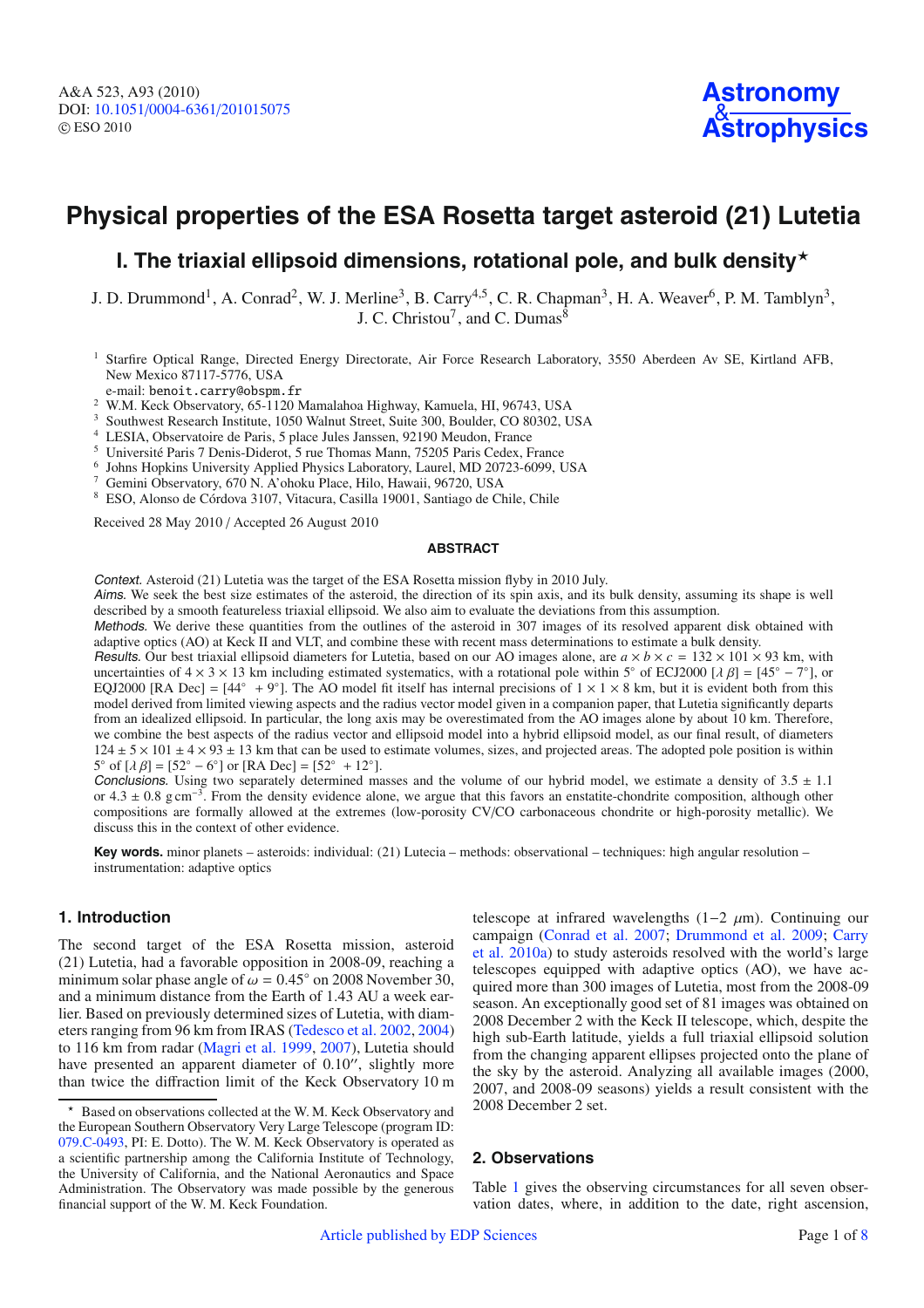<span id="page-1-1"></span><span id="page-1-0"></span>**Table 1.** Observation log for (21) Lutetia.

| Date<br>(UT)     | EQJ2000<br>$(RA^{\circ}Dec^{\circ})$ | <b>ECJ2000</b><br>$(Lon^{\circ} Lat^{\circ})$ | V    | Earth<br>(AU) | Sun<br>(AU) | $\omega$<br>$(^\circ)$ | <b>NTS</b><br>$(^\circ)$ | Filter<br>(m/n) | Scale1<br>(km/pix) | Config<br>Table 2  | Scale <sub>2</sub><br>$(km$ /rex $)$ |
|------------------|--------------------------------------|-----------------------------------------------|------|---------------|-------------|------------------------|--------------------------|-----------------|--------------------|--------------------|--------------------------------------|
| 2000-08-15       | $12.3 - 0.3$                         | $11.2 - 5.1$                                  | 10.5 | 1.239         | 2.057       | 21.6                   | 71.6                     | K'(19/1)        | 15.10              | А                  | 39.8                                 |
| 2007-06-06       | $246.0 - 20.7$                       | $247.8 + 0.9$                                 | 10.1 | 1.295         | 2.305       | 3.3                    | 286.4                    | $K_s(35/7)$     | 12.47              | B                  | 51.7                                 |
| 2008-10-22       | $75.1 + 20.9$                        | $76.2 - 1.8$                                  | 11.2 | 1.555         | 2.352       | 17.9                   | 85.9                     | J(15/2)         | 11.21              | C                  | 29.3                                 |
| 2008-10-22       | $75.1 + 20.9$                        | $76.2 - 1.8$                                  | 11.2 | 1.555         | 2.352       | 17.9                   | 85.9                     | H(15/2)         | 11.21              | C                  | 38.3                                 |
| 2008-10-22       | $75.1 + 20.9$                        | $76.2 - 1.8$                                  | 11.2 | 1.555         | 2.352       | 17.9                   | 85.9                     | K'(33/3)        | 11.21              | C                  | 49.6                                 |
| 2008-11-21       | $69.4 + 20.8$                        | $70.9 - 1.3$                                  | 10.5 | 1.430         | 2.406       | 4.7                    | 88.5                     | K'(4/1)         | 10.31              | C                  | 45.6                                 |
| 2008-12-02       | $66.4 + 20.6$                        | $68.1 - 1.1$                                  | 10.2 | 1.441         | 2.426       | 1.1                    | 236.7                    | K'(81/9)        | 10.39              | C                  | 46.0                                 |
| $2009 - 01 - 23$ | $59.6 + 20.6$                        | $61.9 + 0.1$                                  | 11.8 | 1.895         | 2.518       | 20.1                   | 258.5                    | K'(30/2)        | 13.66              | C                  | 60.5                                 |
| 2009-02-02       | $60.6 + 20.9$                        | $62.8 + 0.2$                                  | 12.0 | 2.033         | 2.534       | 21.5                   | 258.9                    | H(30/2)         | 14.66              | C                  | 81.1                                 |
| 2009-02-02       | $60.6 + 20.9$                        | $62.8 + 0.2$                                  | 12.0 | 2.033         | 2.534       | 21.5                   | 258.9                    | K'(45/3)        | 14.66              | $\curvearrowright$ | 64.9                                 |

**Table 2.** Configuration for Table [1.](#page-1-0)

| Configuration | Instrument        | Telescope          | Aperture | Scale    | Filter  | Wavelength | Resolution |
|---------------|-------------------|--------------------|----------|----------|---------|------------|------------|
|               |                   |                    | (m)      | (pix/'') |         | $(\mu m)$  |            |
| А             | <b>NIRSPEC</b>    | Keck II            | 10       | 59.52    | K'      | 2.12       | 0.044      |
| B             | <b>NACO</b>       | <b>ESO VLT UT4</b> | 8.2      | 75.36    | $K_{s}$ | 2.18       | 0.055      |
| C             | NIRC <sub>2</sub> | Keck II            | 10       | 100.6    |         | 1.25       | 0.026      |
|               |                   |                    |          |          | H       | 1.63       | 0.034      |
|               |                   |                    |          |          | K'      | 2.12       | 0.044      |

declination, and ecliptic longitudes and latitudes of Lutetia, we give its Earth and Sun distance, the solar phase angle  $(\omega)$ , the position angle of the Sun measured east from north while looking at the asteroid (NTS), the filter and the number of images (*m*) used to form mean measurements at *n* epochs, the scale in km/pix at the distance of the asteroid on the date, and the instrument and telescope configurations used for the observations as listed in Table [2.](#page-1-1) Multiplying the first scale in Table [1](#page-1-0) by the scale in Table  $2$  will give a  $km$ " scale at the distance of the asteroid, and multiplying this by the appropriate resolution element (Θ) from Table [2,](#page-1-1) which is the diffraction limit  $\Theta = \lambda/D$ , where  $\lambda$ is the wavelength and *D* is the telescope diameter, gives the last column of Table [1,](#page-1-0) the km per resolution element scale.

The best data set, obtained at *K'* on 2008 December 2, comprises images at nine epochs, nine images per epoch, where each image is a 0.4 s exposure. Figure [1](#page-1-2) shows a single image from each of the nine epochs, and clearly reveals the asteroid rotating over a quarter of its 8.2 h period.

Figure [2](#page-2-0) illustrates the range of solar phase angles for our observations, showing that on more than half the dates the phase angle was greater than 17◦, which, for irregular bodies, can lead to violations of the assumptions we adopt in Sect. [3.](#page-1-3) In this particular case, however, we have found the data are still quite useful and contribute substantially to our final results.

# <span id="page-1-3"></span>**3. Analysis**

Assuming that an asteroid can be modeled as a uniformly illuminated triaxial ellipsoid rotating about its short axis, it is possible to estimate its diameters ( $a \geq b \geq c$ ) and find the direction of its spin axis from the observation of a series of ellipses projected as it rotates. We can thus treat any asteroid in the same manner as we treat asteroids that are well described by the triaxial assumption, e.g., those that we have defined as Standard Triaxial Ellipsoid Asteroids, or STEAs [\(Drummond et al. 1985,](#page-7-8) [1998](#page-7-9), [2009;](#page-7-5) [Conrad et al. 2007;](#page-7-4) [Drummond & Christou 2008\)](#page-7-10). The key to turning the projected ellipses into a triaxial ellipsoid is determining the ellipse parameters from AO images. We use the

<span id="page-1-2"></span>

**[Fig. 1.](http://dexter.edpsciences.org/applet.php?DOI=10.1051/0004-6361/201015075&pdf_id=1)** Sample AO images of Lutetia at nine epochs on 2008 December 2. The scale is in pixels, where 1 pixel corresponds to  $0.01$ ". North is up and east is to the left. Images are displayed on a linear scale, after bi-linear interpolation. From left to right, top to bottom, the images were obtained between 6:52 and 9:01 UT after subtracting for light-time travel. They correspond to the nine points in Fig. [3.](#page-3-0)

met[hod of Parametric Blind Deconvolution \(PBD,](#page-7-9) Drummond et al. [1998](#page-7-9); [Drummond 2000\)](#page-7-11) to find the long ( $\alpha$ ) and short ( $\beta$ ) projected (plane of sky) ellipse axes dimensions and the orientation or position angle (PA) of the long axis. The PBD allows us to find not only the asteroid ellipse parameters but parameters for the Point Spread Function (PSF) as well. Having shown that a good model for the AO PSF is a Lorentzian [\(Drummond et al.](#page-7-9) [1998;](#page-7-9) [Drummond 2000\)](#page-7-11), we simply treat a disk-resolved image of an asteroid as the convolution of a flat-topped ellipse and a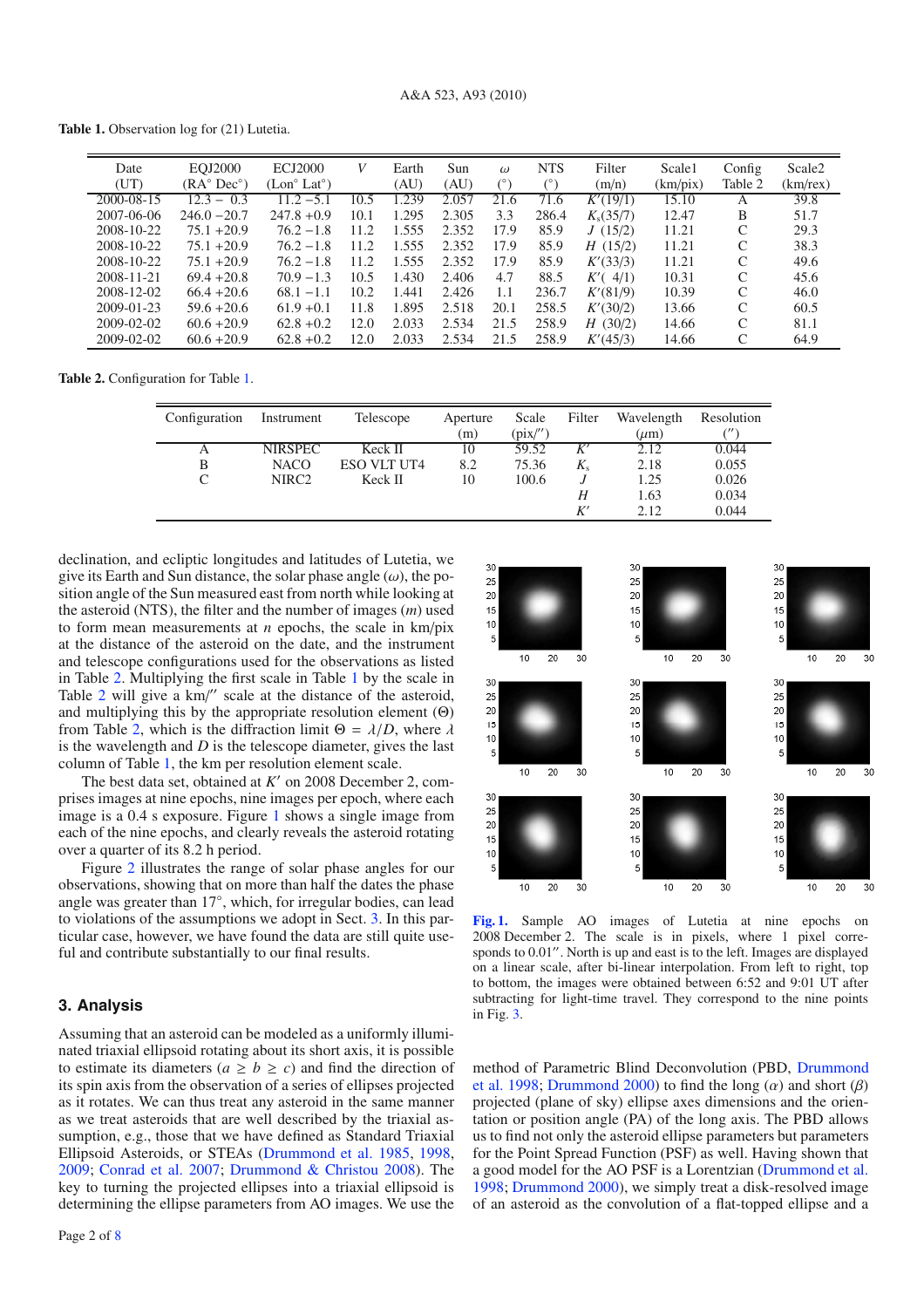<span id="page-2-0"></span>

**[Fig. 2.](http://dexter.edpsciences.org/applet.php?DOI=10.1051/0004-6361/201015075&pdf_id=2)** Range of solar phase angles  $(\omega)$  for (21) Lutetia observations. All (circles) but two dates (squares) are from the 2008-09 opposition. We list the date and observatory for observations obtained outside the 2008-09 campaign. The number of epochs for each date are listed in parentheses.

Lorentzian, making a simultaneous fit for each in the Fourier plane where the convolution becomes a simple product. One of the advantages of PBD is that a separate measurement of an actual PSF is not required.

All 307 images were fit for the projected asteroid ellipse parameters and individual Lorentzian PSFs. The mean and standard deviations of the parameters were formed around epochs consisting of a series of 3 to 15 images obtained in one sitting at the telescope. We then solve the triaxial ellipsoid from a le[ast](#page-7-8) [square](#page-7-8) [inversion](#page-7-8) [of](#page-7-8) [the](#page-7-8) [ellipse](#page-7-8) [parameters](#page-7-8) [\(](#page-7-8)Drummond et al. [1985;](#page-7-8) [Drummond 2000](#page-7-11)).

The projected ellipse parameters can also be extracted from images deconvolved with an alternate algorithm such as MISTRAL [\(Conan et al. 2000](#page-7-12); [Mugnier et al. 2004\)](#page-7-13). These contours provide a direct measurement of details of the projected shape of the asteroid, allowing the construction of the radius vector model that we present in [Carry et al.](#page-7-14) [\(2010b](#page-7-14)), providing a more refined description of the shape of Lutetia. However, only the PBD parameters were used in deriving the ellipsoid solutions here.

While observations from one night can produce triaxial ellipsoid results [\(Conrad et al. 2007](#page-7-4); [Drummond & Christou](#page-7-10) [2008;](#page-7-10) [Drummond et al. 2009](#page-7-5)) it is possible to combine observations from different nights over multiple oppositions to make a global fit if a sidereal period is known with sufficient accuracy (Drummond et al., in prep.). This can resolve the natural two-fold ambiguity in the location of a rotational pole from a single night of data (see Sect. [4.2\)](#page-3-1), and in some cases reduce the uncertainty in the triaxial ellipsoid dimensions if the asteroid is observed over a span of sub-Earth latitudes. For instance, when observations are restricted to high sub-Earth latitudes, even a few images at an equatorial aspect will supply a much better view of the *c* axis than a long series at near polar aspects. In other words, different viewing geometries generally lead to a better solution.

Unfortunately, during the last two oppositions in 2007 and 2008-09, Lutetia's positions were ∼180<sup>°</sup> apart on the celestial sphere. Indeed, the position of Lutetia for the Very Large Telescope (VLT) observations on 2007 June 6 was exactly 180◦ from its position on 2008 December 2 (see Table [1\)](#page-1-0), which

<span id="page-2-1"></span>**Table 3.** (21) Lutetia ellipsoid fit solutions.

|                                 | Triaxial (Dec. 2008) | Biaxial (All)   |
|---------------------------------|----------------------|-----------------|
| $a$ (km)                        | $132 \pm 1$          | $132 \pm 1$     |
| $b$ (km)                        | $101 \pm 1$          | $101 \pm 1$     |
| $c$ (km)                        | $93 + 8$             | $c = b$         |
| $\theta$ (°)                    | $-66\pm3$            | $-59 \pm 3$     |
| $PA_{Node}(°)$                  | $155 \pm 3$          | $178 \pm 6$     |
| $\psi_0$ (Max) (UT)             | $5.66 \pm 0.07$      | $5.10 \pm 0.12$ |
| Pole                            |                      |                 |
| $[RA^{\circ}$ ; Dec $^{\circ}]$ | $[44: +9]$           | $[34; +16]$     |
| $\sigma$ radius (°)             | 2.5                  | 3.1             |
| $[\lambda^\circ;\beta^\circ]$   | $[45:-7]$            | $[37; +3]$      |

meant that regardless of the location of the rotational pole, the two sets of observations were obtained at the same sub-Earth latitude, but of opposite signs. Thus, with the now-known pole, our observations of Lutetia over the 2008-09 opposition were at the same (but southerly) deep sub-Earth latitudes as the VLT observations in the previous (but northerly) deep sub-Earth latitude opposition in 2007, affording the same view of the strongly fore-shortened *c* axes, but from the opposite hemisphere. The single set of images in 2000 was also obtained at deep southerly latitudes. Thus, we have no equatorial view of Lutetia and, therefore, its shortest (*c*) dimension remains less well determined than the other two.

## **4. Results**

#### 4.1. Ellipsoid fits

We made two separate fits to our data, one using only our best data set from 2008 December 2, and the other combining all our data taken over the 8.5 year span using a sidereal period of 8.168 27 h from [Carry et al.](#page-7-14) [\(2010b](#page-7-14)) to link them together. The results of these two fits give highly consistent values for the equatorial dimensions, but not for *c*. When fitting all data, a higher *c* value is preferred, but we restrict *c* to the usual physical constraint of  $b \geq c$ . Because the entire data set, taken as an ensemble, has higher noise, we consider the  $b = c$  as a limiting case (a biaxial ellipsoid), and adopt the value of c derived from the 2008 December 2 data alone as our preferred value. Both solutions are listed in Table [3,](#page-2-1) where *a*, *b* and *c* are the ellipsoid diameters,  $\theta$  is the sub-Earth latitude, PA<sub>Node</sub> is the position angle of the line of nodes measured east from north, and  $\psi_0$  is rotational phase zero, the time of maximum projected area when the *a* axis lies unprojected in the plane of the sky.

The uncertainties shown in Table [3](#page-2-1) are the internal precisions of the model fit, and do not include systematics. We have assigned overall uncertainties to our ellipsoid model, including systematics, of  $4 \times 3 \times 13$  km in the dimensions, and  $5^\circ$  in the pole position. For the *a* and *b* diameters, the uncertainties result from a quadratic combination of the internal precisions of the model fit and our estimate of the maximum systematic errors we expect. The angular size of Lutetia is close to the limit of our capabilities with the instrumentation used. Based on our calibration observations of solar system objects of known size, our conservative estimate of this systematic error is 3%. For the *c* diameter, the listed uncertainty is substantially larger, and reflects our judgment, given our limited access to the *c* dimension from our AO viewing geometry. For the pole, the uncertainty reflects our one sigma confidence, based on the scatter of pole solutions derived from our various model iterations, methods, and application to data sub-sets.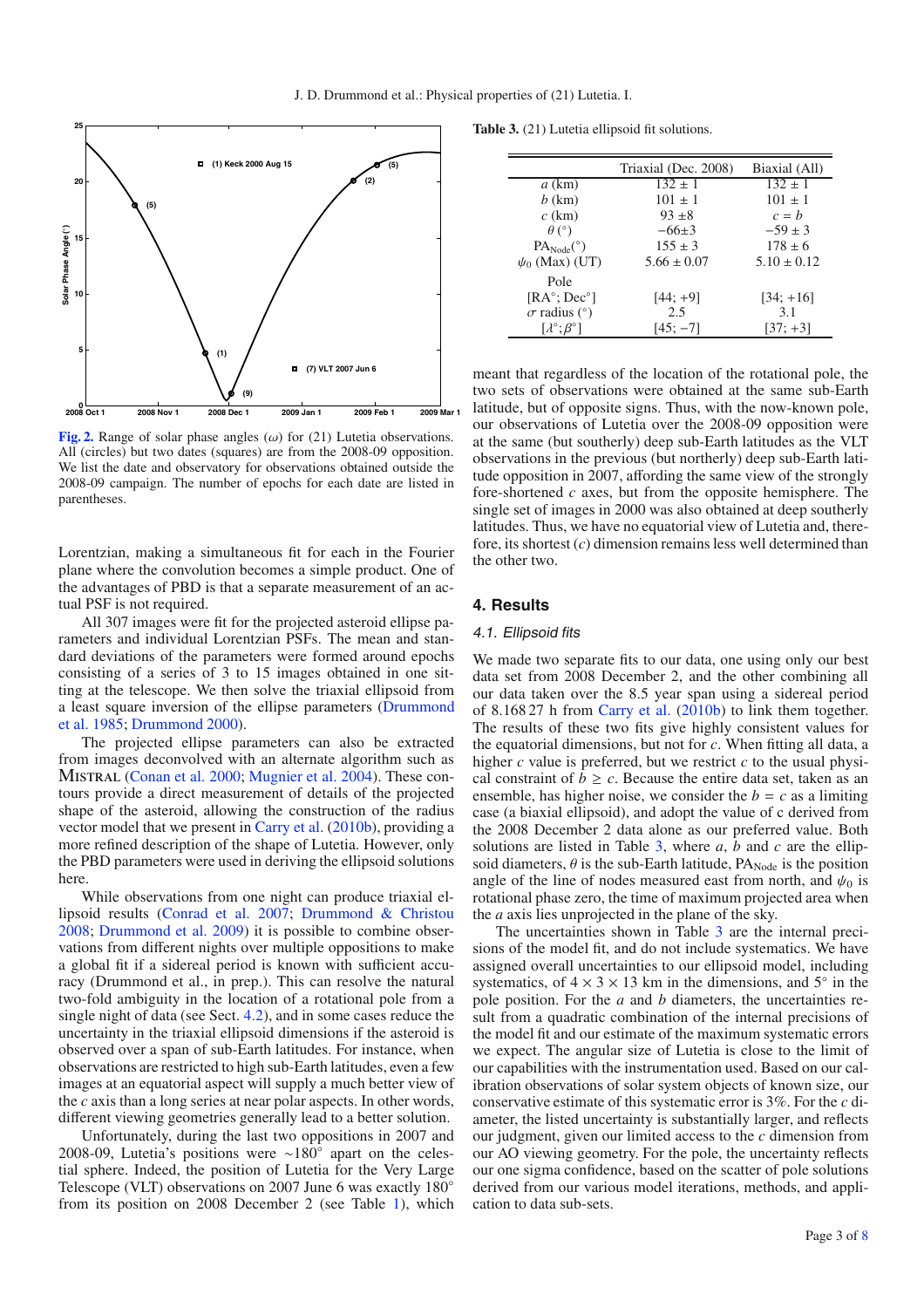<span id="page-3-0"></span>

**[Fig. 3.](http://dexter.edpsciences.org/applet.php?DOI=10.1051/0004-6361/201015075&pdf_id=3)** Triaxial ellipsoid fit to measured ellipse parameters of (21) Lutetia on 2008 December 2. In the upper subplot, each image's apparent long  $(\alpha)$  and short  $(\beta)$  axis dimensions are plotted as dots with  $1\sigma$  uncertainties. The lines are the prediction for the projected ellipses from the triaxial ellipsoid parameters in Table [3,](#page-2-1) derived from the fit to the data. Because the solar phase angle  $(\omega)$  is only 1.1° (Fig. [2](#page-2-0) and Table [1\)](#page-1-0), the ellipse parameters for the terminator ellipse is coincident with the projected ellipse lines. The lower subplot shows the same for the position angle of the long axis, where the horizontal line is the line of nodes, the intersection of the asteroid's equator and the plane of the sky. This figure is corrected for light time travel, i.e., the plot is in the body-centered time frame.

Figure [3](#page-3-0) shows the triaxial ellipsoid fit to the 2008 December data. Figure [4](#page-3-2) shows the residuals between the observed and predicted apparent major  $(\alpha)$  and minor  $(\beta)$  ellipse diameters in km, and between the observed and predicted position angles (PA) of the apparent major axes in degrees, using the 2008 December triaxial ellipsoid model, and Fig. [5](#page-3-3) shows the same residuals to the biaxial fit. The difference between Figs. [4](#page-3-2) and [5](#page-3-3) is subtle, showing that Lutetia is close to a prolate ellipsoid. Trends in some of the residuals, such as the curling set of position angles at the right of the top plot in Fig. [4,](#page-3-2) and at the left of the similar plot in Fig. [5,](#page-3-3) indicate departures from our assumptions of a smooth featureless ellipsoid rotating about its short axis, and motivate the more detailed shape model that we present in [Carry et al.](#page-7-14) [\(2010b](#page-7-14)). The rms weighted (by the observational uncertainty of each measurement) residuals in km for  $\alpha$  and  $\beta$ , the projected ellipse major and minor axes diameters, and the weighted residuals for the position angle (PA) of the long axis in degrees, are given in Table [4,](#page-4-0) and are to be associated with Figs. 3−5. These can be interpreted as uncertainties (but without possible systematics) for any predicted future projected ellipse parameters.

<span id="page-3-4"></span>The axial ratios derived from our model are  $a/b = 1.32$ and  $b/c = 1.09$  $b/c = 1.09$  $b/c = 1.09$ . From a compilation<sup>1</sup> of axial ratios and rotational poles, mostly from lightcurves, the average axial ratios are  $a/b = 1.27 \pm 0.06$  and  $b/c = 1.45 \pm 0.55$ , both within one sigma of our directly determined values. More recent work suggests a  $b/c$  ratio of less than 1.1 [\(Belskaya et al. 2010](#page-7-15)), also consistent with our value. Our fit of the radius vector model derived from lightcurves by [Torppa et al.](#page-7-16) [\(2003,](#page-7-16) see Sect [5](#page-4-1) below) yields an

<span id="page-3-2"></span>

**[Fig. 4.](http://dexter.edpsciences.org/applet.php?DOI=10.1051/0004-6361/201015075&pdf_id=4)** Residuals between the triaxial ellipsoid model (obtained from 2008 December 2 observations only) and all observations as function of the rotation phase and latitude. The major and minor axes residuals are shown as circles and Xs, respectively, both in km, and the position angle residuals, in degrees, are shown as dots. From Table [4,](#page-4-0) the rms of the weighted residuals are 4.1 and 4.7 km for the apparent major and minor axes, respectively, and 6.9◦ for the position angle. The data in the northern hemisphere are from the VLT in 2007.

<span id="page-3-3"></span>

**[Fig. 5.](http://dexter.edpsciences.org/applet.php?DOI=10.1051/0004-6361/201015075&pdf_id=5)** Same as previous figure, except that the residuals are between the biaxial ellipsoid model and the data. From Table [4,](#page-4-0) the rms of the weighted residuals are 3.4 and 4.4 km for the apparent major and minor axes, respectively, and 6.6◦ for the position angle.

 $a/b$  ratio of 1.17 and  $b/c = 1.18$ , and the latest radius vector model derived by [Carry et al.](#page-7-14) [\(2010b](#page-7-14)) from a combination of present AO images and lightcurves has ratios of 1.23 and 1.26. Our hybrid model, given as the final result of our paper here (see next section), has  $a/b = 1.23$  and  $b/c = 1.09$ .

# <span id="page-3-1"></span>4.2. Rotational pole

There is a natural two-fold ambiguity in the location of the rotational pole with our method that is symmetric with respect to the position of the asteroid if observed on one night. Thus, there are

<sup>1</sup> <http://vesta.astro.amu.edu.pl/Science/Asteroids/> is a web site gathering sidereal periods, rotational poles, and axial ratios maintained by A. Kryszczyńska. See Kryszczyńska et al. [\(2007\)](#page-7-17).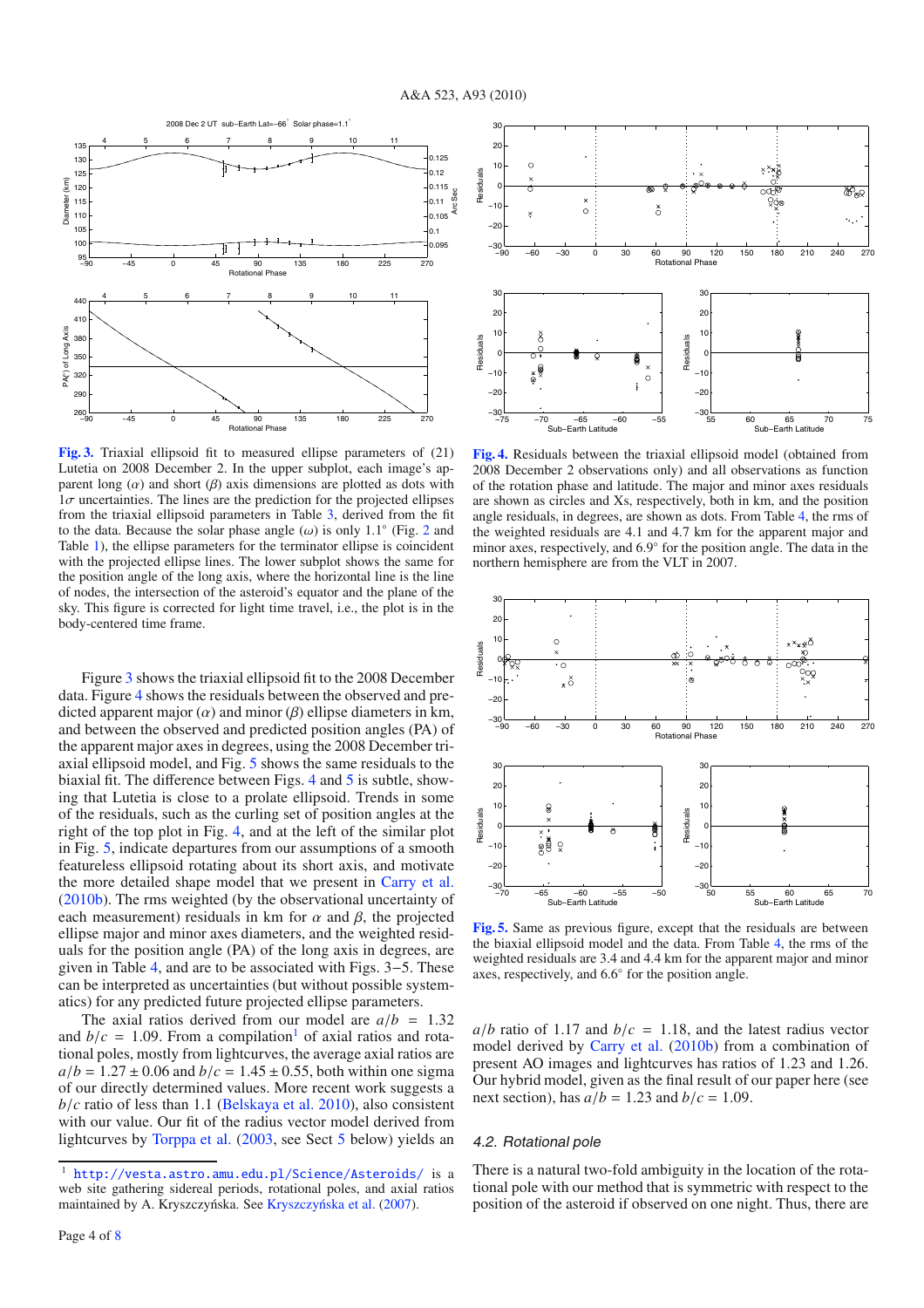<span id="page-4-0"></span>**Table 4.** rms of projected ellipses from models.

|                           | $\alpha$ |      | PA  | Fig. |
|---------------------------|----------|------|-----|------|
|                           | (km)     | (km) |     |      |
| Triaxial (2008 Dec. only) | (0.4)    | 0.9  |     |      |
| Triaxial (All)            | 4.1      | 4.7  | 6.9 |      |
| Biaxial (All)             | 34       | 44   | 6.6 |      |
|                           |          |      |     |      |

two possible poles for the 2008 December triaxial ellipsoid solution. However, if the asteroid can be observed at significantly different positions, then the rotational pole can be disambiguated.

The single 2000 observation helps break the ambiguity since the residuals are some 18% higher for the rejected pole than for the accepted region when considering all data. Otherwise, the 2008-09 observations and the 2007 data from the same positions would not have provided enough diversity to break the ambiguity.

The poles from various lightcurve techniques can have twoor four-fold ambiguities (see [Magnusson et al. 1989](#page-7-18), for a good summary), which can be broken when paired with our results. Figure [6](#page-4-2) shows the positions of about half of the poles (see footnote 1) found from lightcurve methods (the other half lie on the opposite hemisphere), as well as ours. We assert that the correct region for the pole location is where our poles near  $RA = 45°$ coincide with the span of lightcurve poles in this hemisphere. Furthermore, the lightcurve inversion (LCI; see Sect [5\)](#page-4-1) pole of [Torppa et al.](#page-7-16)  $(2003)^2$  $(2003)^2$  $(2003)^2$  lies at coordinates RA =  $52^\circ$  and Dec =  $+13°$ , less than 9° from our triaxial ellipsoid pole in Table [3.](#page-2-1)

# <span id="page-4-1"></span>**5. Comparison with lightcurve inversion model**

Figure [7](#page-5-0) shows our PBD images of Lutetia from 2008 December 2. Each image is the mean of nine shifted and added images at each epoch, which is then linearly deconvolved of the Lorentzian PSF found in its fit. Note the tapered end.

For comparison, the lightcurve inversion model (see footnote 2) based on the work of [Torppa et al.](#page-7-16) [\(2003](#page-7-16)) is shown in Fig. [8](#page-5-1) for the same times. The model appears to match the overall shape and orientation in the images, verifying the pole and sidereal period, but it does appear fatter and less tapered than the images of the asteroid. In a following article we combine our AO images with lightcurve data using a method known as KOALA (Knitted Occultation, Adaptive-optics, and Lightcurve Analysis [\(Carry et al. 2010b](#page-7-14))) to produce an improvement over the previous LCI model. Not only does it yield better matches to the AO images, but it provides an absolute kilometer scale, and it can reproduce Lutetia's lightcurve history.

<span id="page-4-3"></span>Although a triaxial ellipsoid fit of the new KOALA model yields diameters of  $124 \times 101 \times 80$  km, the model is very nonellipsoid in appearance, and while the AO-only and the KOALA model *b* diameters agree, both the KOALA *a* and *c* dimensions are ∼ 10 km smaller than from our triaxial ellipsoid results here. The AO-only triaxial ellipsoid solution comes from only a quarter of a rotation, when the minimum area is projected (over what would be a lightcurve minimum). During the time of the 2008 December 2 AO observations, the *b* axis was seen unprojected in the plane of the sky, but both the *a* and *c* axes were not. It is the extrapolation, as it were, in rotation to the maximum projected

<span id="page-4-2"></span>

**[Fig. 6.](http://dexter.edpsciences.org/applet.php?DOI=10.1051/0004-6361/201015075&pdf_id=6)** Pole locations for Lutetia on the celestial globe. The positions of Lutetia on the sky for the seven nights of our observations are indicated by an ×. The opposite of the 2007 position is the circle on top of the  $\times$  for 2008 December. The poles found from lightcurve work are marked with asterisks, with the LCI pole [\(Torppa et al. 2003\)](#page-7-16) shown as a diamond (our final pole, the KOALA pole [\(Carry et al. 2010b](#page-7-14)), is less than a degree from the LCI pole). The four wedge shaped areas are the uncertainty regions around our poles, with T and B indicating our two each possible triaxial and biaxial ellipsoid solution poles. Our rejected poles are marked as Bx and Tx at the far right, while the lightcurve rejected pole region is on the other side of the globe.

area, when the *a* axis could be seen unprojected, that leads to an *a* dimension larger than found from KOALA. The KOALA technique, by combining lightcurves that cover all rotational phases and sub-Earth latitudes with the AO images (at restricted rotational phases and latitudes), finds that there is a large depression on the side of Lutetia away from the 2008 December 2 observations that was not completely sampled by our imaging, resulting in the smaller KOALA model *a* axis dimension. This depression of ∼10 km explains the difference between the two *a* dimensions.

On the other hand, since KOALA only uses amplitudes from lightcurves, and since amplitudes are a strong function of *a*/*b* but a weak function of *b*/*c*, the KOALA model *c* dimension is only weakly determined when the AO images at high sub-Earth latit[udes only reveal a strongly foreshortened](#page-7-14) *c* axis. (See Carry et al. [\(2010b](#page-7-14)) for a discussion on the limits of the KOALA inversion in the particular case of Lutetia.) Therefore, Lutetia's *c* dimension is best determined from the 2008 December 2 AO data set.

To make the best possible model for use in evaluating sizes, cross-sectional areas, volumes, and densities, we combine what we consider the best aspects of both models into a hybrid triaxial ellipsoid/KOALA model that has dimensions of  $124 \times 101 \times$ 93 km, taking the *a* diameter from KOALA and the *c* diameter from the AO triaxial ellipsoid fit. The original KOALA model radius vector *Z* components are merely expanded by 93/80. We estimate the uncertainties on these dimensions, including possible systematics, to be  $5 \times 4 \times 13$  km. Our best final average diameter

<sup>2</sup> [http://astro.troja.mff.cuni.cz/projects/asteroids3D/](http://astro.troja.mff.cuni.cz/projects/asteroids3D/web.php) [web.php](http://astro.troja.mff.cuni.cz/projects/asteroids3D/web.php)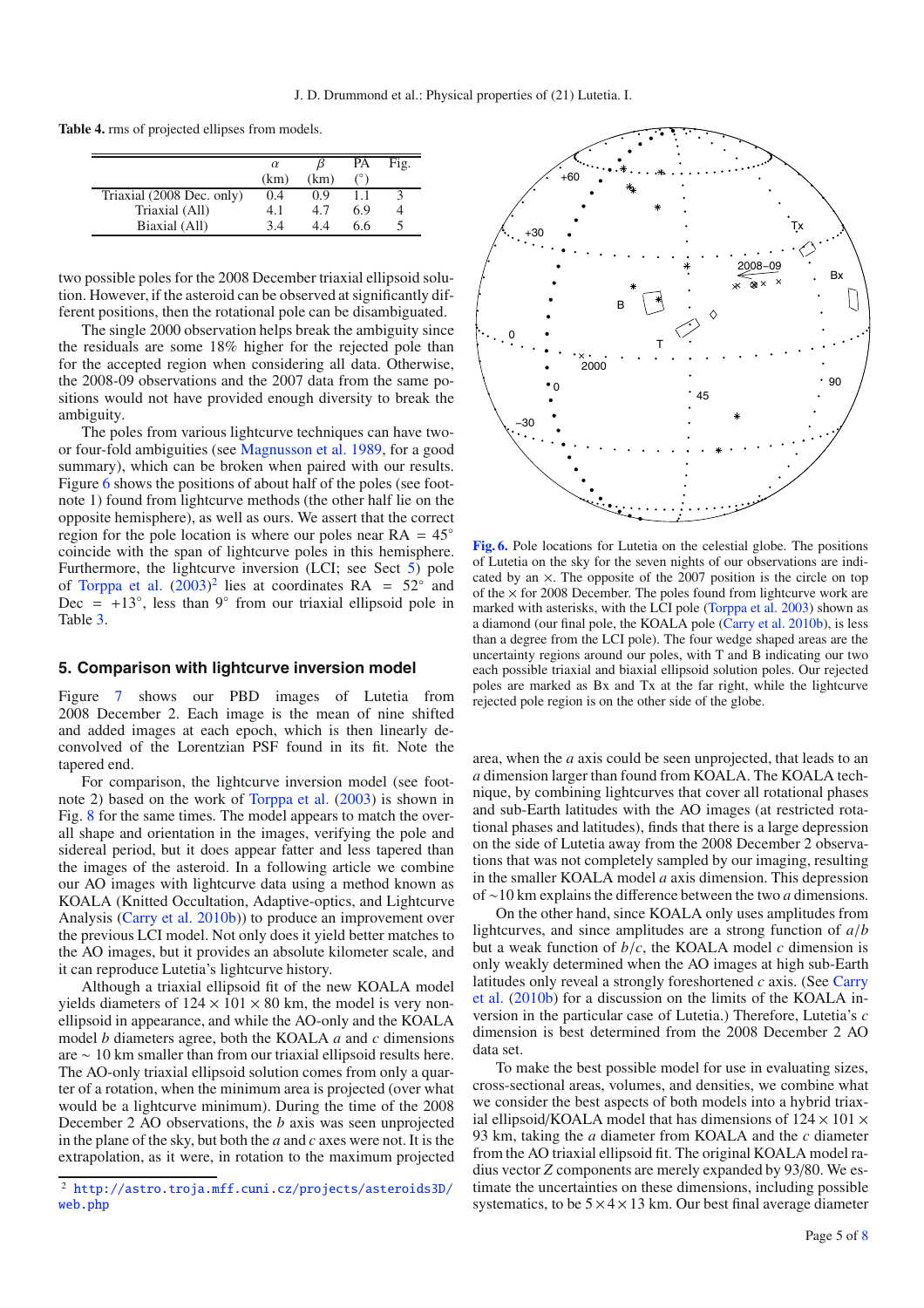<span id="page-5-0"></span>

**[Fig. 7.](http://dexter.edpsciences.org/applet.php?DOI=10.1051/0004-6361/201015075&pdf_id=7)** Same as Fig. [1,](#page-1-2) except PBD (deconvolved) images of (21) Lutetia from 2008 December 2.

is, then,  $(abc)^{1/3} = 105 \pm 5$  km. The rotational pole for these hybrids should be the KOALA pole at [RA Dec]= $[52^{\circ} + 12^{\circ}]$ , since it is primarily based on lightcurves obtained over 47 years as opposed to the triaxial ellipsoid pole in Table [3](#page-2-1) from nine epochs on 2008 December 2, although they are less than 8◦ apart. The uncertainty for this pole is about  $5°$  in each coordinate.

# **6. Taxonomy and density**

Lutetia was well observed in the 1970s, yielding visible and near-infrared reflectance spectra [\(McCord & Chapman 1975\)](#page-7-19), radiometric albedos and diameter estimates [\(Morrison 1977\)](#page-7-20), and p[olarimetric albedos and diameter estimates \(](#page-7-21)Zellner & Gradie [1976](#page-7-21)), which have been confirmed by similar observations [reported during the last decade \(see review by](#page-7-15) Belskaya et al. [2010](#page-7-15)). Based on these data, [Chapman et al.](#page-7-22) [\(1975](#page-7-22)) placed only three asteroids, (16) Psyche, (21) Lutetia, and (22) Kall[iope, into a distinct taxonomic group, to which](#page-7-21) Zellner & Gradie [\(1976\)](#page-7-21) assigned the letter "M". The M type was defined in terms of spectral and albedo properties by [Bowell et al.](#page-7-23) [\(1978](#page-7-23)), who assigned a diameter of 112 km to Lutetia (estimates by [Morrison](#page-7-20) [\(1977\)](#page-7-20) and [Zellner & Gradie](#page-7-21) [\(1976](#page-7-21)) had been diameters of 108−109 and 110 km, respectively).

It was later found by radar that some, but not all, M-types were metallic. [Rivkin et al.](#page-7-24) [\(1995](#page-7-24)) recognized that there were two sub-types of M-type asteroids. The standard M types showed high radar reflectivity and relatively neutral colors, both apparently due to metal. The other type (also showing similar colors, but now thought to be owing to metal flakes embedded in a colorless stony matrix) had a weak 3 micron band, ascribed to hydrated minerals, which was deemed to be unlikely on a chiefly metallic body. [Rivkin et al.](#page-7-24) [\(1995\)](#page-7-24) called this new "wet" subclass M(W) and assigned Lutetia to this subclass [\(Rivkin et al.](#page-7-25) [2000\)](#page-7-25). [Chapman & Salisbury](#page-7-26) [\(1973](#page-7-26)) first suggested that what we now term an M-type spectrum might be associated with enstatite chondrites (ECs) and [Rivkin et al.](#page-7-25) [\(2000\)](#page-7-25) suggested a hydrated EC [as](#page-7-27) [a](#page-7-27) [plausible](#page-7-27) [composition](#page-7-27) [for](#page-7-27) [Lutetia.](#page-7-27) [Recently,](#page-7-27) Vernazza et al. [\(2009](#page-7-27)) and (partly) [Nedelcu et al.](#page-7-28) [\(2007\)](#page-7-28) showed that ECs are a good match for the visible/near-infrared spectra of Lutetia.

<span id="page-5-1"></span>

**[Fig. 8.](http://dexter.edpsciences.org/applet.php?DOI=10.1051/0004-6361/201015075&pdf_id=8)** Convex shape model of (21) Lutetia from [Torppa et al.](#page-7-16) [\(2003\)](#page-7-16), plotted at same times as Fig. [7.](#page-5-0)

The measured visual albedo for Lutetia has typically ranged over 15–22%, much higher than for the more common (CI/CM) carbonaceous chondrites (CC) and overlapping the lower range for S-types (in recent literature, the early dedicated observations of Lutetia have been supplanted by reference to five rather inconsistent IRAS scans, which imply a still higher albedo and smaller effective diameter for Lutetia, well under 100 km, to which we assign less significance, especially because they are inconsistent with [the](#page-7-29) [mean](#page-7-29) [size](#page-7-29) [derived](#page-7-29) [here\).](#page-7-29) [The](#page-7-29) [radiometry](#page-7-29) [by](#page-7-29) Mueller et al. [\(2006](#page-7-29)), reduced using two different thermal models, also yields albedos too high for most CC meteorites. A recent determination of visual albedo, using Hubble Space Telescope observations [\(Weaver et al. 2010\)](#page-7-30) and the size/shape/pole results from the present paper and [Carry et al.](#page-7-14) [\(2010b](#page-7-14)), indicate a value near 16%. This value, consistent with EC albedos (as well as metallic), is generally higher than most CCs, although some types of CCs, namely CO/CVs, have higher albedos, typically abou[t 10%, with some COs getting as high as 15](#page-7-31)−17% (Clark et al. [2009](#page-7-31)).

Radar observations of Lutetia [\(Magri et al.](#page-7-2) [\(1999](#page-7-2), [2007\)](#page-7-3), confirmed by [Shepard et al.](#page-7-32) [\(2008](#page-7-32))) showed that Lutetia has a moderate radar albedo (0.19−0.24), comfortably in the midrange of ECs, but considerably lower than metallic M-types and higher than most CCs. The uncertainty range in these values overlaps with some CO/CV carbonaceous chondrites compositions at the low extreme and with some metallic compositions at the high end. Hence, CO/CV carbonaceous chondrites cannot be ruled out based on albedo considerations alone.

I[ndeed, numerous researchers in the last few years \(](#page-7-33)Lazzarin et al. [2004](#page-7-33), [2009,](#page-7-34) [2010](#page-7-35); [Barucci et al. 2005](#page-7-36); [Birlan et al.](#page-7-37) [2006;](#page-7-37) [Barucci et al. 2008;](#page-7-38) [Perna et al. 2010](#page-7-39), see summary by [Belskaya et al.](#page-7-15) [\(2010\)](#page-7-15)) have argued that Lutetia shows certain spectral characteristics (e.g., in the thermal IR) that resemble CO and CV types and do not resemble a metallic meteorite. However, in these studies, the comparisons with EC meteorites was less thorough, partly because mid-infrared comparison data are not extensive. From rotationally resolved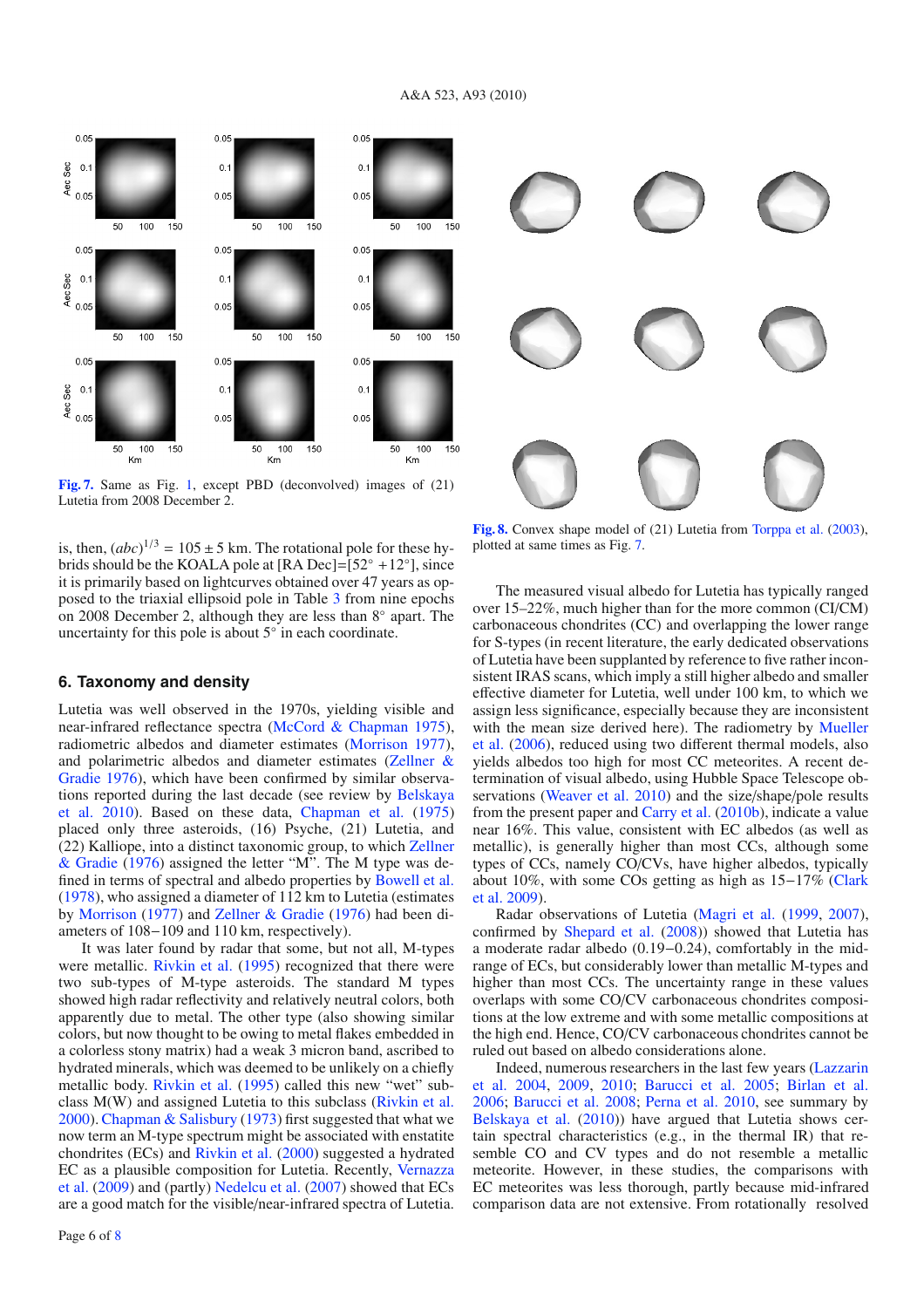visible/near-infrared spectra of Lutetia, [Nedelcu et al.](#page-7-28) [\(2007](#page-7-28)) claimed a better match with CC in one hemisphere and with EC in the other, although this has yet to be confirmed. If Lutetia were highly heterogenous, that might explain some of the conflicting [measurements.](#page-7-40)

Vernazza et al. [\(2010\)](#page-7-40), however, have shown that midinfrared emission of asteroids of similar composition can be very different because of differences in surface particle size. Mineralogical interpretations from this wavelength range are thus subject to caution and must be supported by VNIR reflectance spectra. Also, although some CO meteorites show albedos approaching that of Lutetia, the lack of a 1 micron olivine band [in Lutetia's reflectance spectrum \(see Fig. 3 of](#page-7-36) Barucci et al. [2005\)](#page-7-36) argues against CO composition since most, but not all, COs have a 1 micron band. Since the strength of this band generally shows a positive correlation with albedo, Lutetia's high albedo suggests that a strong 1 micron band should be present if its composition were CO. The lack of a drop-off in Lutetia's spectral reflectance below 0.55 micron and its high albedo make it inconsistent with CV meteorites (see [Ga](#page-7-41)ffey [1976,](#page-7-41) for instance). Finally, M and W-type asteroids (parts of the X class [\(DeMeo et al. 2009\)](#page-7-42) if albedo is not known) have colors in the visible that are inconsistent with C-types.

Colors, spectra, polarization, and albedos give us a picture of the relatively thin surface layers of an asteroid. Effects such as space weathering, repeated impacts that churn the regolith, recent impacts that may locally expose fresh material, particles sizes, or even differentiation processes may hinder our ability to ascertain the bulk composition of an object. Bulk density, on the other hand, gives us a picture of the entire asteroid body and ought to be a powerful constraint on bulk composition (subject to uncertainties about porosity and interior structure, mentioned below). Our new size estimates, when combined with recent mass determinations from other workers, now allow us to make estimates of the bulk density for Lutetia. Table [5](#page-6-0) lists the volumes from three of the models addressed in this work, the triaxial ellipsoid model, the KOALA radius vector model, and our best estimate hybrid model. The volume of this hybrid model is the same for both the modified KOALA model, where the radius vectors in the *Z* direction are changed, and the triaxial ellipsoid model with the long axis reduced to 124 km (see Sect [5\)](#page-4-1). When cou[pled with two mass estimates, by](#page-7-44) [Baer et al.](#page-7-43) [\(2008\)](#page-7-43) or Fienga et al. [\(2009](#page-7-44)) (which themselves differ by 25%), we find the given bulk densities.

Grain densities for stony meteorites range from  $\sim$ 2.3 g cm<sup>-3</sup> for CI/CM carbonaceous chondrites [\(Consolmagno et al.](#page-7-45) [2008\)](#page-7-45) to ~3.0–3.6 g cm<sup>-3</sup> for CO/CV [\(Flynn et al. 1999](#page-7-46)) to ∼3.6 g cm−<sup>3</sup> for EC [\(Macke et al. 2009](#page-7-47)). Our best model yields densities of 4.3 or 3.5 g cm−3, which are among the higher densities yet tabulated for asteroids. The maximal extent of uncertainties on our preferred model range from about 2.3 to 5.1  $\text{g cm}^{-3}$ . Conservatively, if we were to consider meteorite grain densities, this range excludes iron-nickel, CI, and CM. Enstatite chondrites are favored, but CO/CV are also allowed. Perhaps more realistically, meteorite bulk densities should be considered instead. These are significantly lower – e.g.,  $CO/CV$  appear to be, on average, about 0.6 g.cm−<sup>3</sup> lower [\(Macke et al. 2009](#page-7-47)).

One must also be careful in trying to put too much emphasis on the comparison of asteroid densities with meteorite densities. Most asteroids are thought to have significant macroporosity (e.g., they may be rubble piles like (25143) Itokawa [Fujiwara et al. 2006\)](#page-7-48), so the asteroid density is likely to be substant[ially lower than the component material density \(see](#page-7-49) Britt et al. [2006](#page-7-49)). If so, then metallic meteorites are still ruled out,

<span id="page-6-0"></span>**Table 5.** Lutetia mass, volume, and density.

| Method | Vol<br>$(\times 10^{20}$ cm <sup>3</sup> ) | Density $(g \text{ cm}^{-3})$<br>$\alpha^a$ |
|--------|--------------------------------------------|---------------------------------------------|
| Triax  | $6.46 \pm 0.95$                            | $3.98 \pm 0.69$ $3.19 \pm 1.04$             |
| KOALA  | $5.13 \pm 1.02$                            | $5.00 \pm 1.10$ $4.01 \pm 1.41$             |
| Hybrid | $5.94 \pm 0.90$                            | $4.32 \pm 0.77$ $3.46 \pm 1.13$             |

**Notes.** (*a*) With mass of  $2.57 \pm 0.24 \times 10^{21}$  g from [Baer et al.](#page-7-43) [\(2008](#page-7-43)). (*b*) With mass of  $2.06 \pm 0.60 \times 10^{21}$  g from [Fienga et al.](#page-7-44) [\(2009\)](#page-7-44).

but only marginally at the upper end of the uncertainty range. CO/CV are similarly ruled out at the lower end of the uncertainty range, but not by much. The meteorite density values can only be guidelines. This provides some constraint on the possible bulk composition, but without reliable, smaller uncertainties in mass estimates, we must also rely on other observed quantities, such as albedo and spectra. A better mass estimate from Rosetta will reduce the density uncertainty considerably.

In summary, our consideration of density and other evidence favors EC composition for Lutetia, and although CO/CV composition is not ruled out definitively, we consider it a lower probability. Among all the known meteorite classes, hydrated enstatite chondrites seem to fit most measured parameters. These chondrites are represented among known meteorites only by the hydrated EC clasts in the unusual meteorite Kaidun. Finally, we emphasize that Lutetia may well be composed of material that is either rare or not yet represented in our meteorite collections. One example that might work is a low-albedo carbonaceous matrix material to suppress the olivine bands, embedded with abundant high-albedo clasts (such as an Allende-like composition, but with a much higher abundance of CAIs).

# **7. Summary**

We used adaptive optics images of  $(21)$  Lutetia from various large telescope facilities, and at various epochs, to make a triaxial ellipsoid shape model. In a companion paper, we combine these AO images with lightcurves covering several decades to produce a radius vector model. There are advantages and disadvantages to these two methods. Here, we have combined the best properties of each to yield a hybrid shape model, approximated by an ellipsoid of diameters  $124 \times 101 \times 93$  km (with uncertainties  $5 \times 4 \times 13$  km) that can be easily used to compute sizes, volumes, projected areas, and densities. When coupled with recent mass estimates, this hybrid model suggests a density of  $3.5 \pm 1.1$  g cm<sup>-3</sup> or  $4.3 \pm 0.8$  g cm<sup>-3</sup>. This is within the range expected for EC-like compositions, although the uncertainties formally permit other compositions.

The Rosetta mission presents a unique opportunity for us to perform the ultimate calibration of our PBD and triaxial ellipsoid approach to determine sizes and rotational poles. Furthermore, it will offer a chance to compare and contrast our triaxial ellipsoid model to the KOALA model for Lutetia.

*Acknowledgements.* We thank E. Dotto, D. Perna, and S. Fornasier for obtaining and sharing their VLT data, and for spirited discussions concerning Lutetia's taxonomy, which we feel materially improved the content of this paper. This study was supported, in part, by the NASA Planetary Astronomy and NSF Planetary Astronomy Programs (Merline PI), and used the services provided by the JPL/NASA Horizons web site, as well as NASA's Astrophysics Data System. We are grateful for telescope time made available to us by S. Kulkarni and M. Busch (Caltech) for a portion of this dataset. We also thank our collaborators on Team Keck, the Keck science staff, for making possible some of these observations. In addition, the authors wish to recognize and acknowledge the very